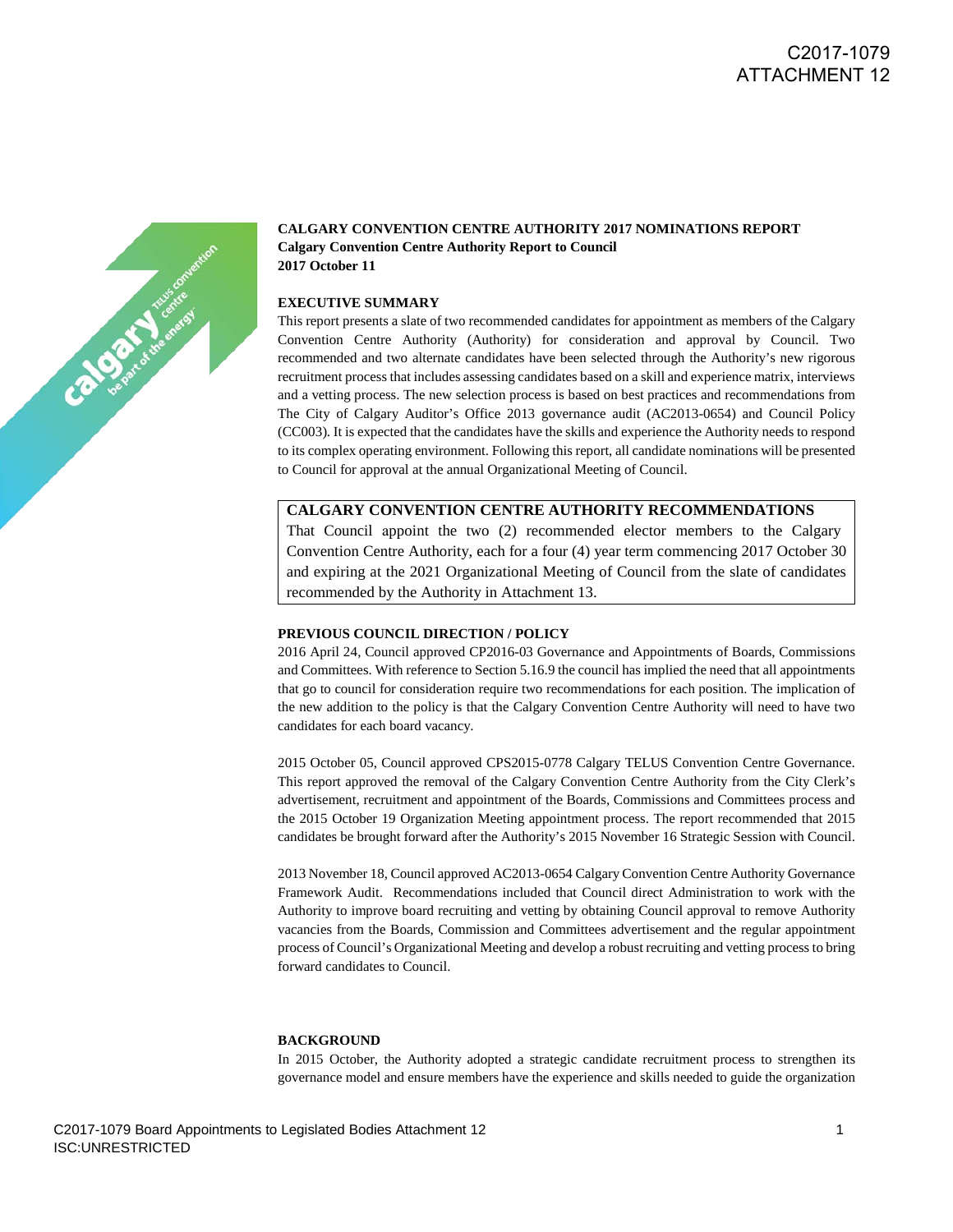

through a complex operating environment. Upon conclusion of interviews, Optimum Talent | Conroy Ross Partners was selected. There are two board positions at present whose terms have reached maturation. One member has completed two, four year terms, and as such is not eligible for reappointment, and one member has completed one, four year term and is seeking re-appointment.

## **INVESTIGATION: ALTERNATIVES AND ANALYSIS**

Attachment 13 presents a slate of candidates for Council's consideration and approval. Following Council direction, applications were gathered from various other sources (see "Overview of Search" below.) All candidates were assessed against the skill requirements identified in the skills and experience requirement document (included herein as Attachment 14) and six candidates underwent an interview and vetting process focused on the following key areas:

- **Board/Committee Experience**: Besides relating to experience or committee work on not-forprofit, for profit or Crown boards, this would also apply to experience on community or sports related organizations.
- **Executive Leadership Experience:** Leadership experience at the executive level of a public corporation would fit this area but so would leadership experience at the senior or executive level at a not-for-profit agency, Crown corporation or private (perhaps family) organization.
- **Strategic Planning and Governance:** Building upon the CCCA's mandate, solidify the strategic direction of the CTCC, and create a vision for conventions in Calgary with all strategic partners and stakeholders. In addition, provide governance and leadership in the development of the new initiatives, strategic partnerships and priority projects undertaken by the CTCC.
- **Promotion and Advocacy:** Ensure that the important and essential role of the CTCC within the community is communicated clearly, the values and contributions are understood and respected by all key stakeholders and the active promotion of the CTCC and City of Calgary as a destination remains a priority.
- **Financial Management and Leadership:** Recommend required Operating and Capital Budgets to City Council, evaluate CTCC's unique strengths and community enterprise value in the identification of potentially innovative and diversified sources of operations and partnerships and take an active leadership role in the Finance and Audit Committee.
- **Committee and Active Participation:** Participate on at least one CCCA Board Committee.

Candidates were also assessed against their overall track record of community engagement, passion for Calgary and that there are no potential conflicts of interest generated by the appointment to the CCCA board.

#### **Overview of Search:**

- 39 applications were received in total:
	- All 39 applications were generated through Optimum Talent | Conroy Ross Partners: CRP website posting, CRP's LinkedIn posting and Conroy Ross' targeted sourcing efforts.
- 6 candidates were interviewed by CRP. These candidates also completed a candidate selfassessment, which was presented to the CCCA Recruitment Committee along with resumes.
- 5 of these candidates were selected and interviewed by the CCCA Recruitment Committee.
- Two are recommended for appointment by Council with two alternates.

#### **Rationale for proposed Candidates**